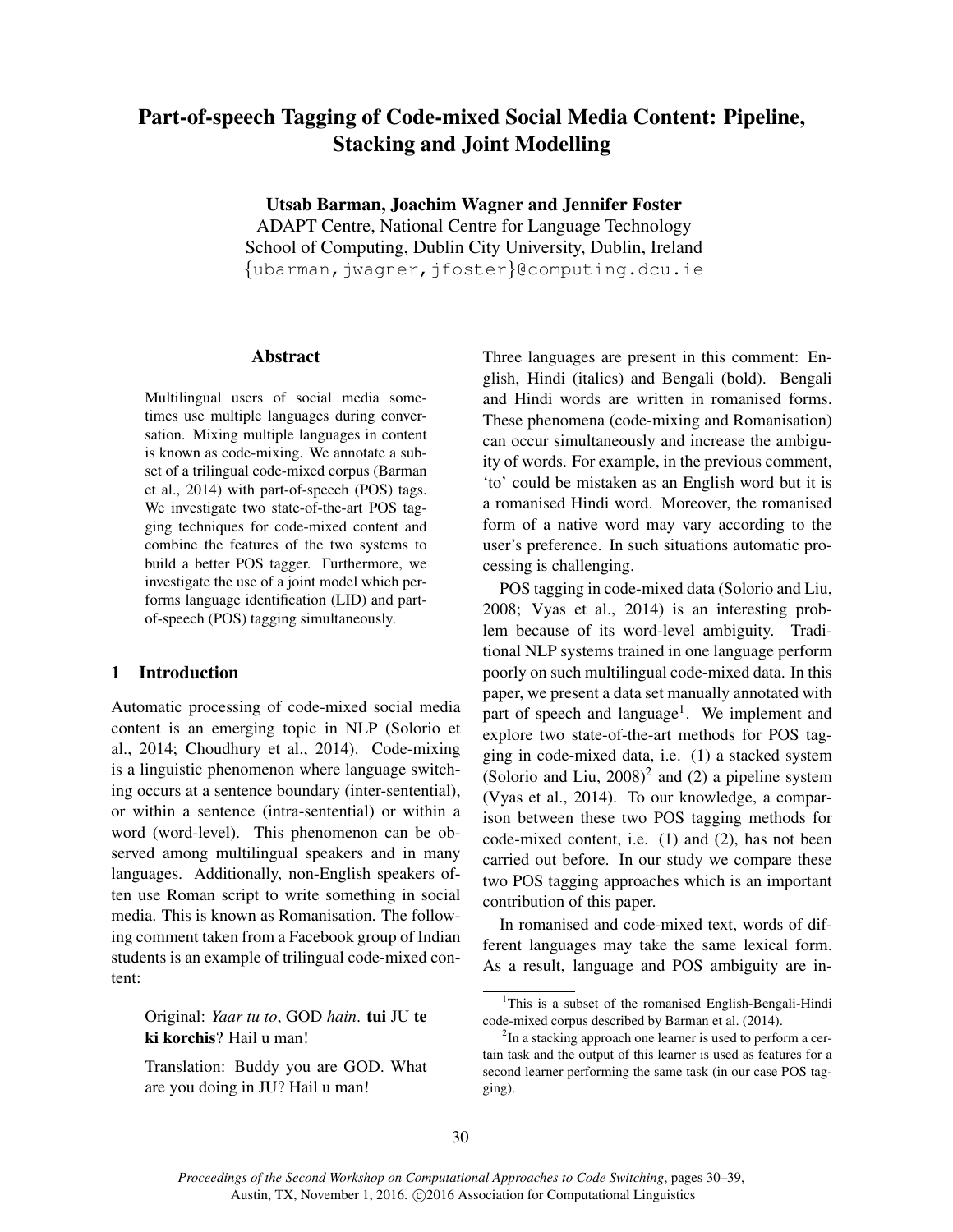creased. POS labels often depend on the language in code-mixed content. Thus, modelling the interaction between language labels and POS labels may be useful. Furthermore, joint modelling avoids error propagation. We compare our joint model for LID and POS tagging to the stacked model and the pipeline system. We use Factorial Conditional Random Fields (FCRF) (Sutton et al., 2007) as the joint model in our study.

The rest of the paper is organised as follows: in Section 2, we discuss related work. In Section 3 we describe our data for this task. Our experiments are described in Section 4. Section 5 contains analysis of the results. Finally, we conclude and suggest ways to extend this work in Section 6.

# 2 Related Work

POS tagging with code-mixed social media content is attracting much attention these days (Das, 2016). Different machine learning solutions are being proposed, e.g. Hidden Markov Models (Sarkar, 2015), Conditional Random Fields (Sharma and Motlani, 2015), Decision Trees (Jamatia and Das, 2014; Pimpale and Patel, 2015) and Support Vector Machines (SVM) (Solorio and Liu, 2008). Combining monolingual taggers in a pipeline (Vyas et al., 2014) is also another approach. The POS tagging methods used in these studies can be divided into the following approaches: (i) using a single machine learning classifier (Sarkar, 2015; Sharma and Motlani, 2015; Jamatia and Das, 2014; Pimpale and Patel, 2015), (ii) stacking (Solorio and Liu, 2008) and (iii) pipeline architectures (Vyas et al., 2014).

POS tagging with Spanish-English code-mixed data is first explored by Solorio and Liu (2008). They use two monolingual POS taggers (Spanish and English) to extract the lemma, POS tag and POS confidence scores for each word according to both taggers. First they investigate heuristic methods. These methods are based on handcrafted rules and use the prediction confidence, the predicted tag and the lemma for a particular word from each POS tagger as well as language information of the word generated from a LID system to select the tag from one of the (English or Spanish) POS taggers. Further, they employ an SVM classifier with the extracted information as features and achieve higher accuracy

than their heuristic methods.

Vyas et al. (2014) implement a pipeline approach for POS tagging in English-Hindi code-mixed data. They divide the text into contiguous maximal word chunks which are in the same language according to the language identifier. These chunks are further processed through normalisation and transliteration modules. Normalisation is carried out if the chunk is in English, otherwise transliteration is performed to convert the non-English romanised chunk to its Hindi transliterated form. Afterwards, languagespecific POS taggers are applied to predict the POS labels of the word chunks. They identify that normalisation and transliteration are two challenging problems in this pipeline approach.

Our inspiration behind the joint modelling of LID and POS tagging comes from the work of Sutton et al. (2007). They use Factorial Conditional Random Fields (FCRF) to jointly model POS tagging and noun-phrase chunking. In their work the FCRF achieves better accuracy than a cascaded CRF approach. FCRF is also found to be useful in joint labelling of sentence boundaries and punctuations (Lu and Ng, 2010).

# 3 Data

We use a subset<sup>3</sup> of 1,239 code-mixed posts and comments from the English-Bengali-Hindi corpus (a trilingual code-mixed corpus of 12K Facebook posts and comments) of Barman et al. (2014). This corpus contains word-level language annotations. Each word in the corpus is tagged with one of the following labels: (1) English, (2) Hindi, (3) Bengali, (4) Mixed, (5) Universal, (6) Named Entity and (7) Acronym. The label *Universal* is associated with symbols, punctuation, numbers, emoticons and universal expressions (e.g. *hahaha* and *lol*).

We manually annotate POS using the universal POS tag set  $<sup>4</sup>$  (Petrov et al., 2012). These annota-</sup> tions were performed by an annotator who is proficient in all three languages of the corpus. As we had no second annotator proficient in all three languages,

<sup>&</sup>lt;sup>3</sup>We are preparing to release the data set. For more information please contact the first author.

<sup>&</sup>lt;sup>4</sup>An alternative tag set is the one introduced for code-mixed data by Jamatia and Das (2014). However, we prefer the universal tag set because of its simplicity, its applicability to many languages and its popularity within the NLP community.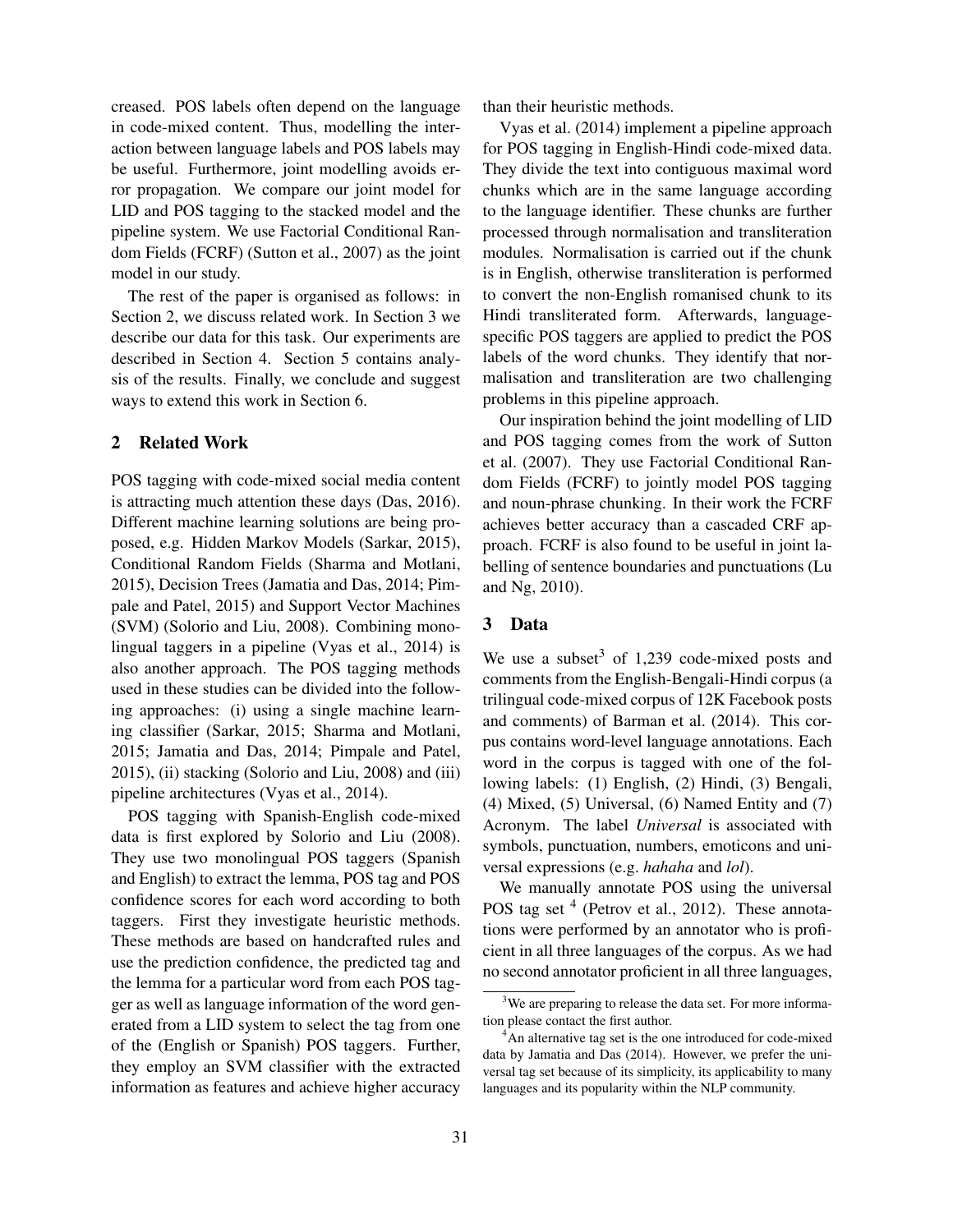we cannot present the inter-annotator agreement for the annotations.

The language and POS label distributions for our data set are shown in Table 1 and 2. In terms of tokens, Bengali (47.9%) is the majority language. 23.2% tokens are English but the amount of Hindi tokens is low, only 6.3%. We analyse the ambiguity of word types in this subset. Our subset contains 7,959 word types, among which only 297 (3.7%) types are ambiguous according to language labels and 569 types (7.1%) are ambiguous according to POS labels.

| Label       | Count  |
|-------------|--------|
| English     | 6,383  |
| Bengali     | 13,171 |
| Hindi       | 1,746  |
| Universal   | 5,209  |
| Name Entity | 712    |
| Acronym     | 229    |
| Mixed       |        |

| пансі        |       |
|--------------|-------|
| <b>NOUN</b>  | 8,376 |
| <b>PRT</b>   | 1,332 |
| <b>VERB</b>  | 4,422 |
| <b>ADV</b>   | 754   |
| DET          | 893   |
| ADP          | 1,358 |
| <b>CONJ</b>  | 745   |
| ADJ          | 1,999 |
| <b>PUNCT</b> | 4,321 |
| <b>PRON</b>  | 2,484 |
| <b>NUM</b>   | 164   |
| X            | 671   |

Label Count

Table 1: Language label distribution.

Table 2: POS label distribution.

# 4 Experiments and Results

We divide the experiments into four parts. We implement baselines for POS tagging in Section 4.1. In Section 4.2 we implement pipeline systems. In Section 4.3 we present our stacking systems and in Section 4.4 we present our joint model.

We perform five fold cross-validation with the data and report average cross-validation accuracy. We investigate the use of handcrafted features and features that can be obtained from monolingual POS taggers (stacking). We perform experiments with different combinations of these feature sets. The following are the features used in our experiments.

1. Handcrafted Features: Following Barman et al. (2014), we use prefix and suffix character $n$ -grams ( $n = 1$  to 5), presence in dictionaries, length of the word, capitalisation information

and the previous and the next word as handcrafted features.

- 2. Stacking Features: These features are obtained from the output of a POS tagging system. These features are tokens, predicted labels, and prediction confidence of a POS tagging system.
- 3. Combined Features: This feature set is a union of the previous two feature sets.

Following Barman et al. (2014) we train an LID SVM classifier using handcrafted features. Its predictions are used in the POS tagging experiments below. The LID classifier achieves 91.52% average accuracy in 5-fold cross-validation.

## 4.1 Baseline

This method only uses the *code-mixed romanised data* and handcrafted features. We try an linear kernel SVM and a linear chain CRF classifier (see Tabble 3). In terms of average cross-validation accuracy, the SVM classifier (85.00% for  $C = 0.00097$ ) performs better than the CRF classifier (83.89%) in optimised settings.

# 4.2 Pipeline

Following Vyas et al. (2014), we design a pipeline system. The training data for this method is *monolingual non-romanised*. First, it uses an LID system (trained on romanised data) to identify languagespecific chunks. After that it applies monolingual POS taggers to the relevant language chunks to produce the output. The component POS taggers are trained on monolingual non-romanised data.

In this system, code-mixed romanised data passes through a pipeline of LID, transliteration and POS tagging modules. For example, for Bengali-English romanised code-mixed content, the LID module produces Bengali and English chunks, and the Bengali chunks are transliterated into Bengali script and are sent to a Bengali tagger. The English chunks are sent to an English tagger as they are. The final output combines the results from the individual taggers. To implement this method we carry out the following steps: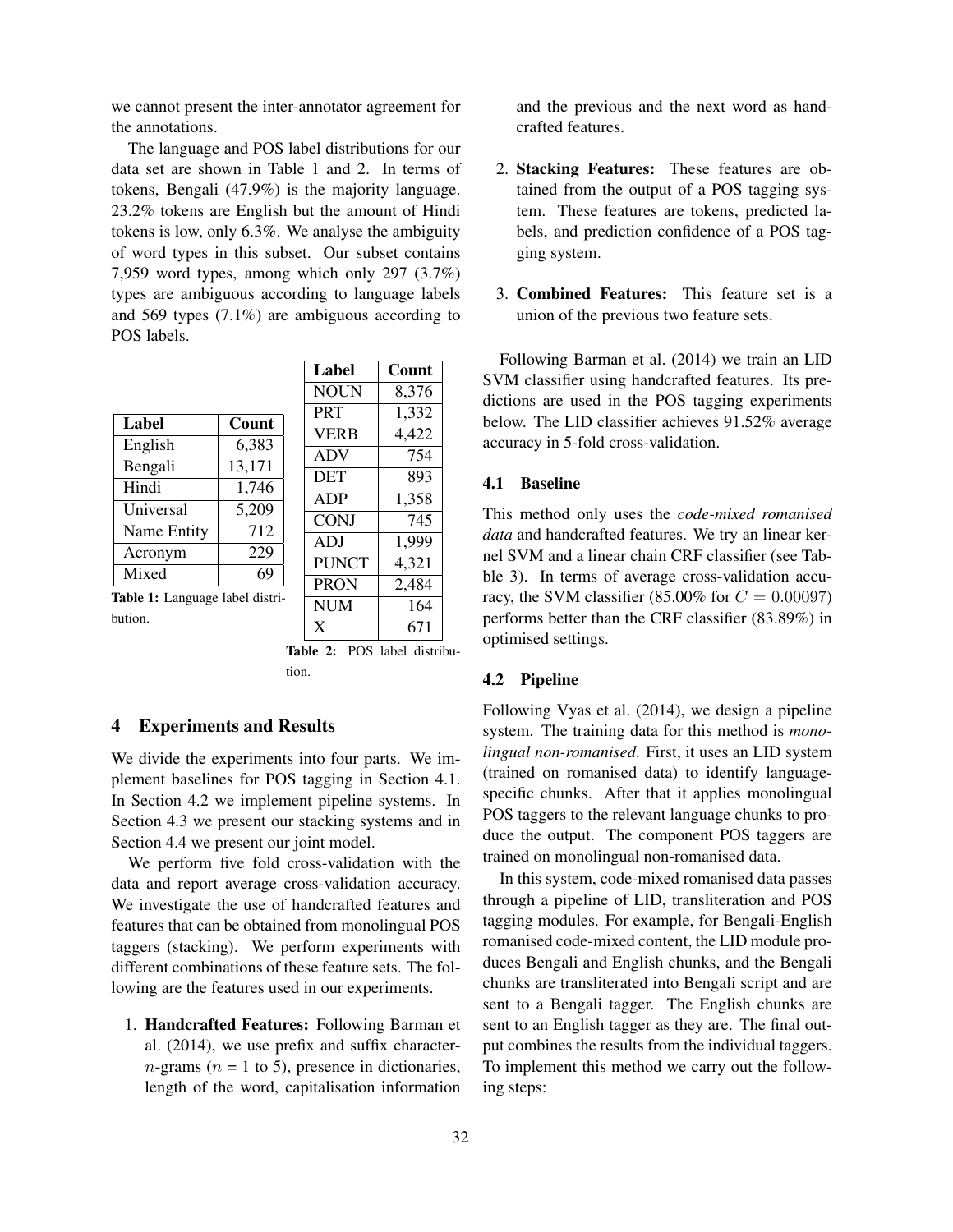

Figure 1: Pipeline systems: system V1 and V2 (Section 4.2).

- 1. We perform transliteration based on language using Google Transliteration<sup>5</sup> for Hindi and Bengali tokens. (Vyas et al. (2014) use an inhouse tool).
- 2. For the next step of the pipeline, we train monolingual POS taggers for Bengali and Hindi using the SNLTR Bengali and Hindi corpus $<sup>6</sup>$  with</sup> TreeTagger<sup>7</sup> (Schmid, 1994). For English we use the default English model which is available with the TreeTagger package<sup>8</sup>. We also use a lightweight Bengali and Hindi stemmer (Ganguly et al., 2012) to provide a stemmed lexicon to TreeTagger during training. We use these taggers to make predictions on English, transliterated Bengali and transliterated Hindi chunks.

The black lines in Figure 1 shows the pipeline of this method (V1). The three training data sets for the three POS taggers follow different tag sets, we map these tags to the universal POS tags after prediction.<sup>9</sup> We achieve 71.12% average cross-validation accuracy with this method (V1) (third row of Table 3).

In method V1, the TreeTagger models are trained on full monolingual sentences. If language-specific text fragments are presented to such monolingual taggers, the taggers may treat these fragments as full sentences. At the start and at the end of the input, the prediction of such taggers may become biased to some specific patterns (e.g. NOUN + PUNCT) that have been observed frequently as a start and an end tag sequence of sentences during training. To avoid this problem we implement a variant (V2) of this system in which we present full sentences (that may contain junk transliteration) to each POS tagger. We perform transliteration as the first component of the system. We present the transliterated content in Bengali script to the Bengali tagger, original romanised content to the English tagger and transliterated content in Hindi script to the Hindi tagger. Finally, we choose from the outputs of these three taggers based on the language prediction by the SVM classifier for the original (romanised) content. The pipeline of this system (V2) is shown by the dotted lines in Figure 1. We achieve 71.27% average cross-validation accuracy in this method (V2) (fourth row of Table 3).

#### 4.3 Stacking

This method uses *non-romanised monolingual and romanised code-mixed data* with handcrafted, stacking and combined features. This method follows the approach of Solorio and Liu (2008) with necessary adjustments. In this method, romanised code-mixed content is transliterated blindly in all languages and is presented to different POS taggers (trained with non-romanised monolingual data) as in method V2. The romanised words and the output from the monolingual taggers are used as features to train an SVM classifier on romanised code-mixed content. To keep our methodology as similar as possible to Solorio and Liu (2008) we follow the steps described below:

1. We train a Bengali and a Hindi TreeTagger (Schmid, 1994) using the SNLTR corpus with

<sup>5</sup> https://developers.google.com/transliterate

<sup>6</sup> http://nltr.org/snltr-software/

<sup>7</sup> http://www.cis.uni-muenchen.de/ schmid/tools/TreeTagger/ <sup>8</sup>We use the English TreeTagger module to keep our setup as similar as possible to Solorio and Liu (2008). Other taggers such as the CMU ARK tagger (Owoputi et al., 2013) could also be tried.

<sup>&</sup>lt;sup>9</sup>We also implement a system where all the tags in the SNLTR corpus are converted to universal POS tags before training. This variant does not outperform the current system.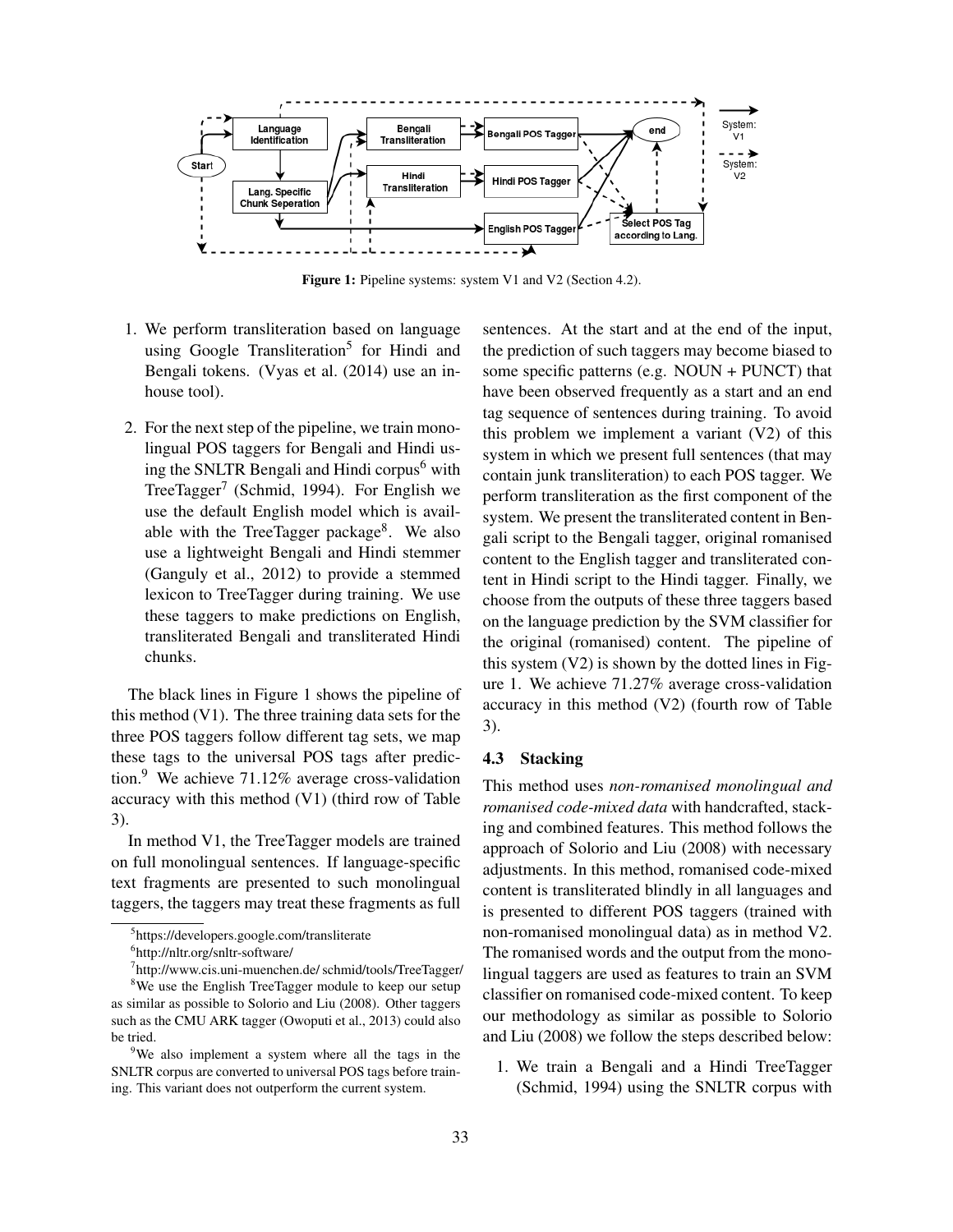

Figure 2: Stacked systems: system S1 and S2 (Section 4.3).

default settings as described in Section 4.2.

- 2. We transliterate each token of a sentence into Hindi and Bengali irrespective of its language using Google Transliteration as in system V2.
- 3. After transliteration we send each transliterated output to the respective TreeTagger, i.e. we send the original sentence to the English TreeTagger, Bengali transliterated output to the Bengali TreeTagger and the Hindi transliterated output to the Hindi TreeTagger.

After that we follow the stacking approach of Solorio and Liu (2008). Here, we stack an SVM classifier on top of the predictions generated by the TreeTaggers. We train a linear kernel SVM with stacking features and optimise parameter  $C$  in five fold cross-validation. The black lines in Figure 2 show the pipeline of this system (S1). The average cross-validation accuracy of this system is shown in the fifth row of Table  $3 - 86.57\%$ . Given the setup, we further experiment by using the combined features from romanised and transliterated tokens and also consider SVM language predictions as a feature. We observe that combining these features boosts the accuracy. After trying combinations of these features the best accuracy (87.59%) is achieved by adding all features together (S2) (sixth row of Table 3). The architecture of the system is shown by the dotted lines in Figure 2.

We also investigate the use of pipeline systems in stacking. The idea is to use all the predictions from a pipeline system and feed them into an SVM classifier. The stacked version of V1 (stacked-V1) achieves 85.99% and the stacked version of V2 (stacked-V2) achieves 85.83% average cross-validation accuracy with SVM using combined features. The black lines in Figure 3 show the pipeline of S3, stacked-V1 and dotted lines show the pipeline of S4, stacked-V2. These methods do not outperform our implementation of Solorio and Liu (2008)'s method S1 or its extended version S2.

#### 4.4 Joint Modelling

To reduce error propagation from the LID module to POS tagging, we jointly model these two tasks using a 2-level factorial CRF (FCRF). In a linearchain CRF, there is only one input level  $(x = x_{1:T})$ and one output level  $(y = y_{1:T})$  (see Figure 4). The conditional probability in a linear-chain CRF is expressed by Equation 1:

$$
p(y|x) = \frac{1}{z(x)} \prod_{t=1}^{T} \psi_t(y_t, y_{t-1}, x_t)
$$
 (1)

$$
\psi_t(y_t, y_{t-1}, x_t) = exp \sum_{k=1}^K \lambda_k f_k(y_t, y_{t-1}, x_t). \tag{2}
$$

$$
z(x) = \sum_{y} \prod_{t=1}^{T} \psi_t(y_{t,l}, y_{t-1,l}, x_t)
$$
 (3)

$$
p(y|x) = \frac{1}{z(x)} \prod_{t=1}^{T} \prod_{l=1}^{L} \psi_t(y_{t,l}, y_{t-1,l}, x_t)
$$

$$
\varphi_t(y_{t,l}, y_{t,l+1}, x_t)
$$
where,  $y_{T,L+1} = 1$ . (4)

where,  $\psi_t$  represents clique<sup>10</sup> potential functions and is expressed by Equation 2. Here,  $K$  is the number of feature functions  $(f_k)$ . The denominator  $z(x)$ is the partition function, which is the sum over all 'y's and it is expressed by Equation 3.

 $10$ A clique in an undirected graph is formed with two vertices if there exists an edge connection between them.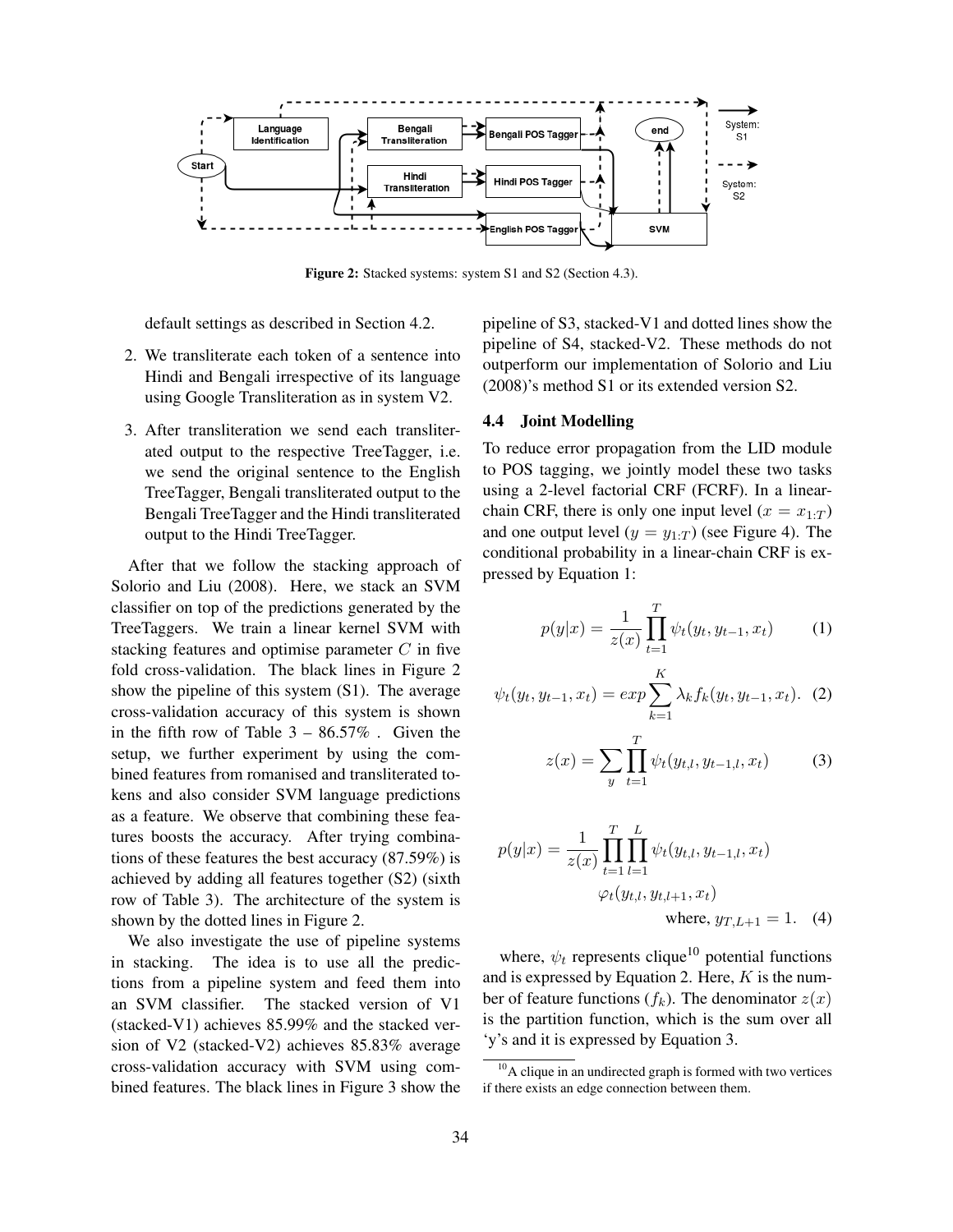

Figure 3: Pipeline systems in stacking: S3 (stacked-V1) and S4 (stacked-V2).



Figure 4: Graphical structure of a linear-chain CRF, where  $(y_1, ..., y_T)$  represents language or POS labels and  $(x_1, ..., x_T)$ is the observed sequence (tokens).

A factorial CRF (see Figure 5) combines multiple linear-chain CRFs, one for each output level. Unlike linear-chain CRFs, an FCRF deals with a vector of labels. In our case, the vector contains two labels, a language label  $(y^1 = y_{1:T}^1)$  and a POS label  $(y^2 = y_{1:T}^2)$ . The inputs  $(x = x_{1:T})$  are shared among these output labels (e.g.  $y_{1:T}^1$  and  $y_{1:T}^2$ ) and the output labels also have interconnections  $(y_i^1$  and  $y_i^2 \forall i = 1, 2, ..., T$ . The conditional probability is expressed by Equation 4, where  $L$  is the number of levels (in our case  $L = 2$ ),  $\psi_t$  represents transitions in each level (e.g.  $y_1^1$  to  $y_2^1$ ) and  $\varphi_t$  represents contemporal connections between two levels (e.g.  $y_1^1$  to  $y_1^2$ ). The denominator  $z(x)$  is the partition function.

We implement this FCRF using the GRMM toolkit (Sutton, 2006). We use three different feature sets in our experiments. In cross-validation we find that, using handcrafted features, the average language tagging accuracy is 89.37% and average POS tagging accuracy is 81.77%. Use of stacked features gives 90.60% LID accuracy and 85.28% POS tagging accuracy. Finally, the combined feature set achieves 92.49% accuracy in LID and 85.64% in POS tagging (see Table 6 and the last row of Table 3).



Figure 5: Graphical structure of the 2-Level factorial CRF, where  $(y_1^1, ..., y_T^1)$  represents language labels,  $(y_1^2, ..., y_T^2)$  represents POS labels and  $(x_1, ..., x_T)$  is the observed sequence (tokens).

## 5 Analysis and Discussion

We perform manual error analysis on the first test split of cross-validation. This split is a collection of 246 posts and comments with 5,044 tokens.

# 5.1 Effect of LID and Transliteration as Pre-processing modules

The most frequent error category for the SVM LID classifier is the confusion of Hindi words as Bengali words. We believe that the reason behind this is the small number of Hindi tokens in our training data. Most of these errors occur for tokens which are lexically identical in Hindi and Bengali, e.g. *'na'*, *'chup'*, *'sale'* and *'toh'*. All systems are trained with our SVM language classifier prediction. To quantify the error propagation from SVM language prediction we repeat the experiments of V1, V2 and S2 with the gold language labels and observe that the performance of each systems is slightly increased (Table 5).

We manually evaluate the accuracy of Google's transliterations for Bengali and Hindi. For Hindi,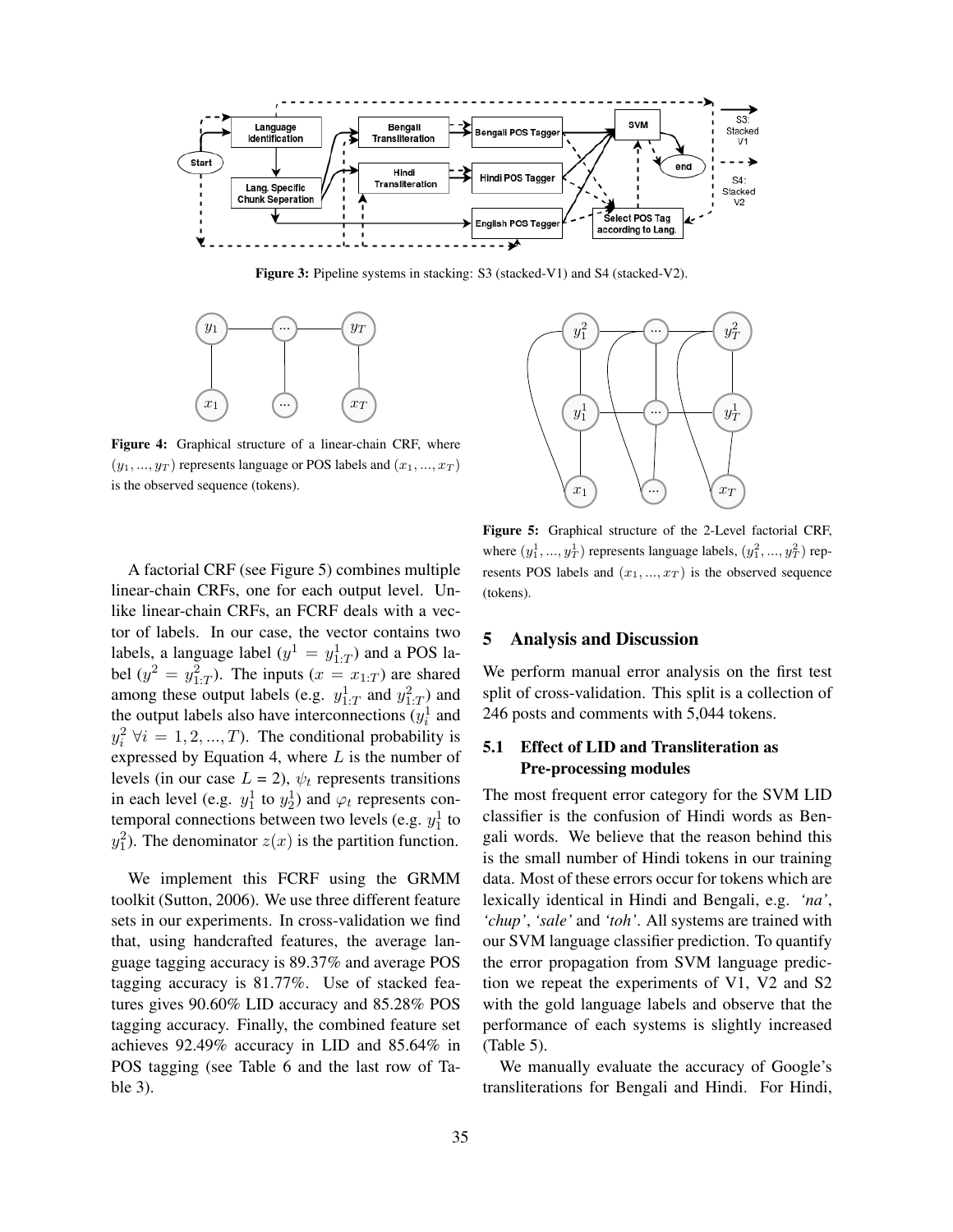| <b>Type</b>     | <b>Systems</b>           | Acc.   |
|-----------------|--------------------------|--------|
| <b>Baseline</b> | <b>SVM</b>               | 85.00% |
|                 | CRF                      | 83.89% |
| Pipeline        | V1: Vyas                 | 71.12% |
|                 | $V2$ : Extn. of $V1$     | 71.27% |
| Stacking        | S <sub>1</sub> : Solorio | 86.57% |
|                 | $S2:$ Extn. of S1        | 87.59% |
|                 | S3: Stacked-V1           | 85.99% |
|                 | S4: Stacked-V2           | 85.83% |
| Joint Model     | <b>FCRF</b>              | 85.64% |

% of Total Error Total Gold Pred.  $V2$  S2 FCRF 41 | NUM | PRT | 0.73 | 0.00 | 0.00 138 | X | NOUN |  $0.57$  |  $0.10$  |  $0.00$ 138 | X | ADJ | 0.36 | 0.00 | 0.00 421 | ADJ | NOUN |  $0.32$  |  $0.26$  |  $0.29$  $150$  CONJ NOUN 0.26 0.06 0.08 246 | ADP | NOUN |  $0.15$  |  $0.08$  |  $0.12$ 147 | ADV | NOUN | 0.23 | 0.15 | 0.19 843 | VERB | NOUN | 0.26 | 0.12 | 0.14 246 | ADP | PRON |  $0.09$  |  $0.09$  |  $0.10$ 

Table 3: Average cross-validation accuracy of POS tagging systems. Table 4: Top error categories produced by top three POS tagging

| <b>Systems</b> | <b>Gold LID</b> | <b>SVM LID</b> |
|----------------|-----------------|----------------|
| V1             | 72.09           | 71.12          |
| V2             | 72.07           | 71.27          |
| S <sub>2</sub> | 88.92           | 87.59          |

Table 5: POS tagging accuracy of V1, V2 and S2 with gold language labels and predicted (SVM) language labels.

| <b>Features</b> | <b>LID</b> Accuracy | <b>POS Accuracy</b> |
|-----------------|---------------------|---------------------|
| Handcrafted     | 89.37%              | 81.77%              |
| <b>Stacking</b> | $90.60\%$           | 85.28%              |
| Combined        | 92.49%              | 85.64%              |

Table 6: Performance of FCRF with handcrafted, stacking and combined feature set. The detail of these features are described in Section 4.

transliteration accuracy is 82.63% and for Bengali it is 86.71%. Most of the transliteration errors occurs for those tokens which (i) have a single character (e.g. *'k'*, *'j'*, *'r'*), (ii) have digits (e.g. *'2mi'*, *'2make'*, *'as6e'*) and (iii) have shortened spellings (e.g. *'amr'*, *'tmr'*, *'hygche'*). Our inspection of transliteration errors reveals that the transliteration accuracy depends on the normalisation of romanised tokens.

#### 5.2 Statistical Significance Testing

For statistical significance testing we use two-sided bootstrap re-sampling (Efron, 1979) by implementing the pseudo-code of Graham et al. (2014). We find that the small improvement of V2 over V1 is statistically significant ( $p = 0.0313$ ). However, the 0.93% improvement of S1 over system FCRF is not. Among other systems, we find that FCRFs and

systems.

SVMs are significantly better than the monolingual tagger combinations (V1 and V2).

## 5.3 Stacked vs Pipeline Systems

A reason for the poor accuracy of V1 and V2 is the difference between training and test data. The Tree-Taggers are trained on monolingual non-romanised formal content while the test data is romanised codemixed social media content. Secondly, error propagation through transliteration and LID also have a role to play. We find that the accuracy of Bengali transliteration is 86.71% and for Hindi it is 82.63%. This can be a reason for the poor performance of the Bengali and the Hindi TreeTagger. Furthermore, Table 5 shows that errors introduced by automatic LID cause an absolute loss of accuracy of 0.97% for V1 and 0.80% for V2. The accuracy of these systems improves (12.98% for V1 and 12.97% for V2) when we engage these systems in stacking using indomain training data (see stacked-V1 and stacked-V2 in Table 3). We find that choosing the tagger(s) based on LID does not help in stacking approaches (e.g. stacked-V1 and stacked-V2) but using all taggers to generate features for the stacked classifier results in higher accuracy (e.g. S1 and S2). We find that the stacked system S2 outperforms other POS tagging systems in our experiments (see Table 3).

#### 5.4 Effect of Joint Modelling

The accuracy of POS tagging in our joint modelling approach using romanised code-mixed data is higher than monolingual tagger combinations V1 and V2, but it is outperformed by S2 and other stacking ap-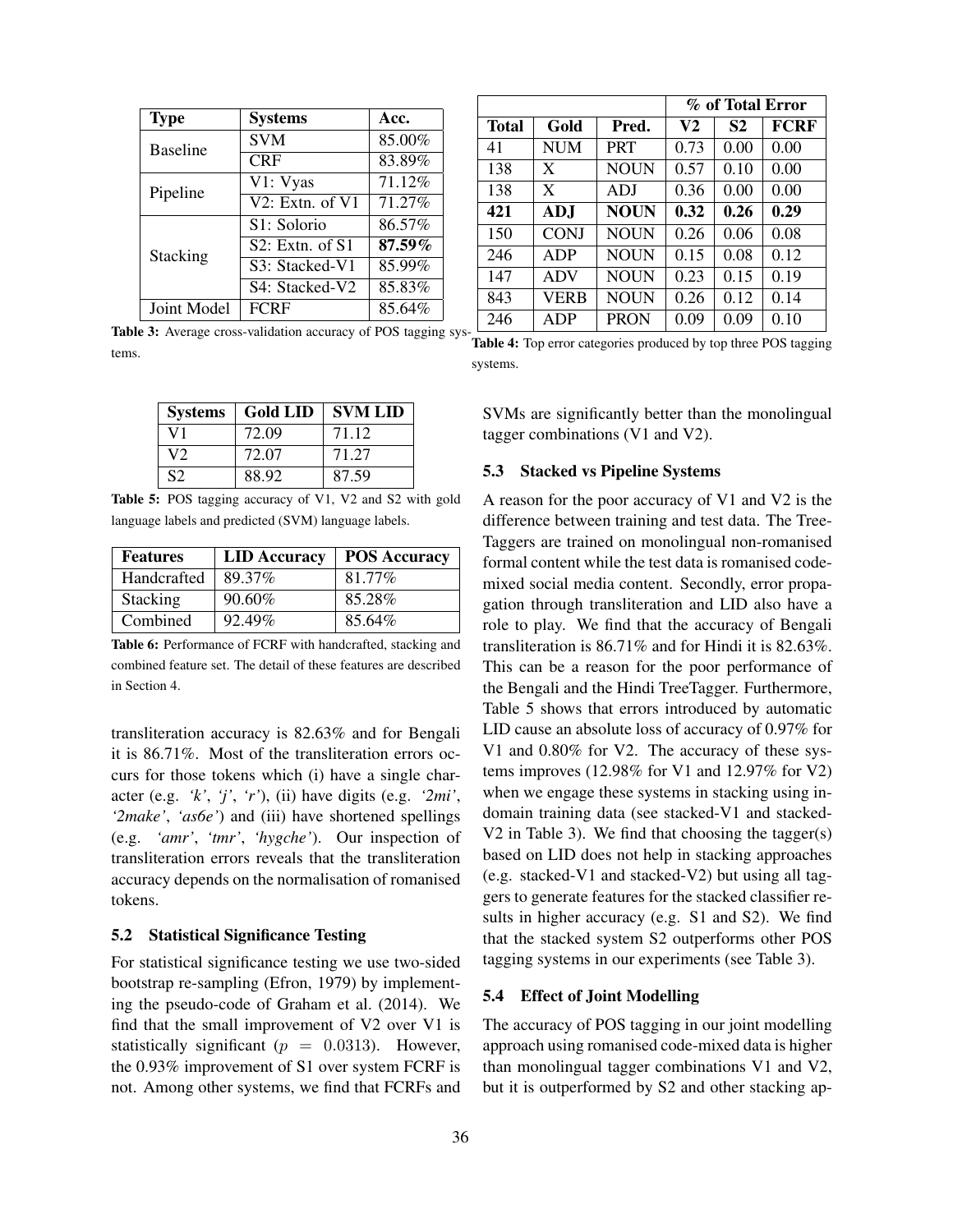

Figure 6: POS accuracy at code-mixed points and surroundings. The analysis is based on the first test split of crossvalidation.

proaches. Table 6 shows the performance of FCRF with different feature sets. We find that combining handcrafted and stacking features achieves highest accuracy for both LID and POS tagging. In crossvalidation FCRF with the combined feature set outperforms our SVM language classifier and achieves a reasonable cross-validation POS tagging accuracy of 85.64%, which is 2.05% less than the best stacking approach S2.

# 5.5 Monolingual vs Code-mixed Sentences

We choose the top POS tagging systems of each kind (V2, S2 and FCRF) and analyse the results in more detail on the first test split of cross-validation. First we test the accuracy on code-mixed sentences and on monolingual sentences. The results are depicted in Figure 7. V2 achieves 70.49% accuracy on code-mixed sentences and 72.20% on monolingual sentences. S2 achieves 83.42% on code-mixed sentences and 86.23% on the monolingual sentences. FCRF achieves 81.78% in code-mixed and 84.58% on monolingual sentences. All these systems perform better for monolingual sentences than their performance in code-mixed sentence. This result supports the hypothesis that performing POS tagging is harder on code-mixed sentences than it is on monolingual sentences.

## 5.6 Known and Unknown Words

Figure 7 also shows the performance of each system for known and unknown words based on the first training fold of romanised code-mixed data. All systems perform better for known words than for unknown words, as expected. We find that S2 and FCRF perform very closely for unknown words. For known words, S2 achieves 2.82% better accuracy than FCRF. The known-unknown analysis for pipeline system, e.g. V2, differs from the stacking (S2) and the FCRF-based methods. All pipeline systems are trained on *non-romanised monolingual data* (SNLTR Bengali and Hindi corpus). On the other hand, stacking and FCRF based systems are trained on *romanised code-mixed data*. Hence, for V2, we compare tokens of the test split with the tokens of the SNLTR Bengali and Hindi corpus to complete the analysis. We find that 52% of test tokens (Bengali and Hindi) are present in the monolingual training data, these are known words to the systems. V2 achieves 78.30% accuracy for the known Bengali and Hindi words and 43.80% for the unknown Bengali and Hindi words. As we use the default English model (distributed with the TreeTagger package) and not an English corpus, we do not perform this analysis for English words for V2.

## 5.7 Code-mixing Points

We also observe that the POS tagger accuracy depends on the distance to the code-mixed points. We consider a token as a code-mixed point (token-0) if the language of the token has been changed compared to the language of the previous token. Figure 6 shows the result of our analysis, where +1 means one token to right of a code-mixed point and -1 means one token to the left. It can be seen that all tested methods perform poorly at code-mixed points. Performance of these systems increases by the distance to code-mixed points. Among these systems, the ranking is independent of the distance to the codemixed point.

#### 5.8 Error Categories

The top error categories produced by different systems are shown in Table 4. The most common error pattern produced by all three systems (see fourth row of Table 4) is ADJ-NOUN, i.e. English adjectives that are classified as NOUN. The number of these errors decreases with the better performing models, as expected. We observe that most of the chat-specific tokens (e.g. emoticons) are misclassified by V2. This system is trained with formal content. There-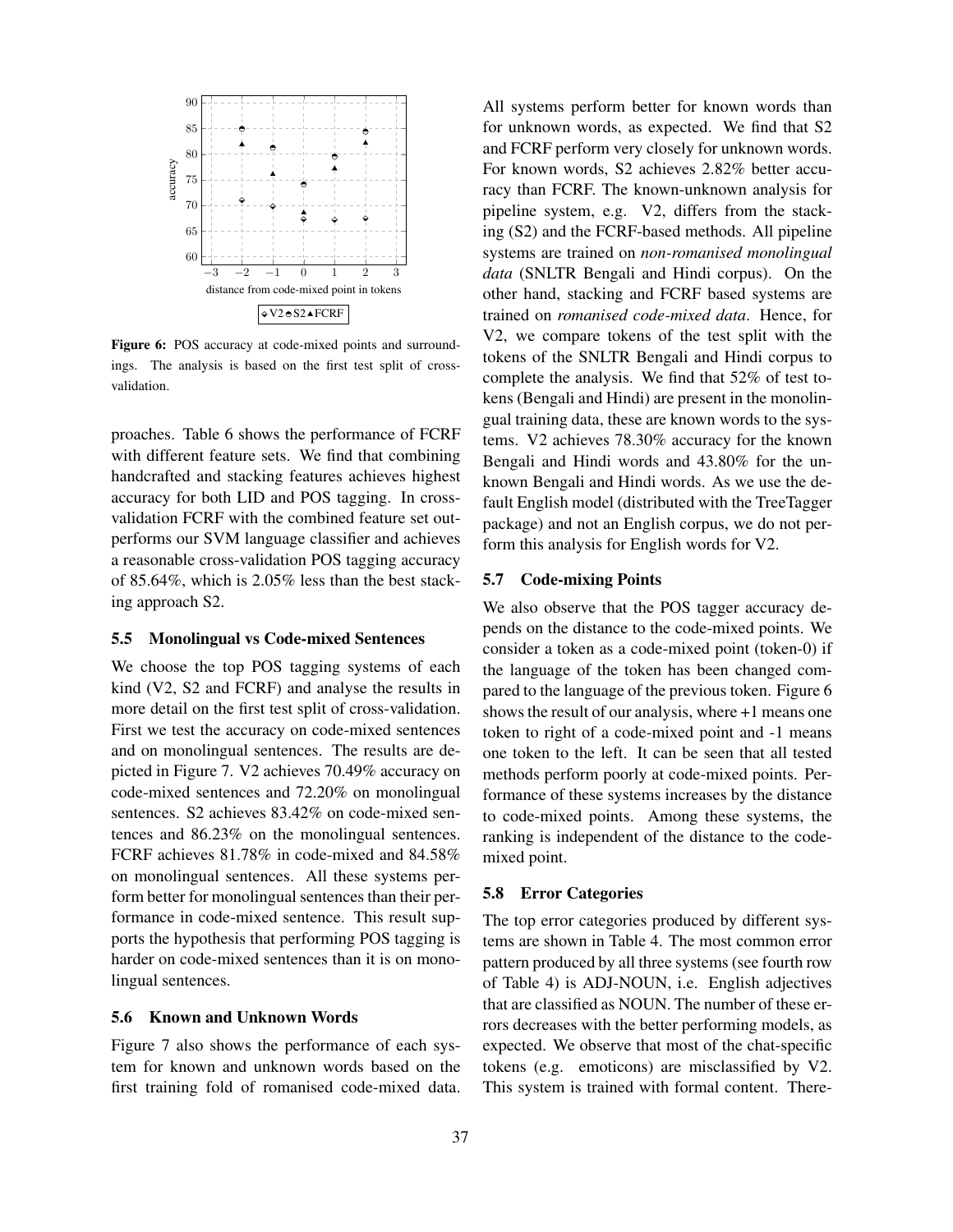

Figure 7: Some evaluation results of POS tagging. The analysis is based on the first test split of cross-validation.

fore, these tokens are misclassified as noun and adjectives by V2. These errors are rectified in S2 and FCRF. Other common error categories produced by the three systems are ADV-NOUN (adverb predicted as noun), VERB-NOUN (verb predicted as noun), CONJ-NOUN and ADP-NOUN.

# 6 Conclusion

We have presented a trilingual code-mixed corpus with POS annotation. We have performed POS tagging using state-of-the-art methods and also investigated the use of an FCRF-based joint model for this task. We find that the best stacking method (S2) that uses the combined features (see Section 4) performs better than the joint model (FCRF) and the pipeline systems. We also observe that joint modelling outperforms the pipeline systems in our experiments.

FCRF lags behind the best POS tagging system S2. Perhaps, using more training data would help FCRF to achieve better performance than S2. We consider this as a future work. The tagger combinations use either no context or junk context (transliterations) for POS tagger input. As a future work it would be interesting to modify these junk transliterations using a language model to provide meaningful context to the POS tagger.

# Acknowledgement

This research is supported by the Science Foundation Ireland (Grant 12/CE/I2267) as part of CNGL (www.cngl.ie) at Dublin City University. The authors wish to acknowledge the DJEI/DES/SFI/HEA for the provision of computational facilities and support.

## References

- Utsab Barman, Amitava Das, Joachim Wagner, and Jennifer Foster. 2014. Code mixing: A challenge for language identification in the language of social media. In *Proceedings of the First Workshop on Computational Approaches to Code Switching. EMNLP 2014, Conference on Empirical Methods in Natural Language Processing*, pages 13–23, Doha, Qatar. Association for Computational Linguistics.
- Monojit Choudhury, Gokul Chittaranjan, Parth Gupta, and Amitava Das. 2014. Overview of FIRE 2014 Track on Transliterated Search. http://www.isical.ac.in/ ˜fire/working-notes/2014/MSR/ 2014-trainslit\_search-track\_over. pdf.
- Amitava Das. 2016. Tool contest on POS tagging for code-mixed Indian social media (Facebook, Twitter, and Whatsapp) text. http://amitavadas.com/ Code-Mixing.html, retrieved 2016-06-10.
- B. Efron. 1979. Bootstrap Methods: Another Look at the Jackknife. *The Annals of Statistics*, 7(1):1–26.
- Debasis Ganguly, Johannes Leveling, and Gareth J. F. Jones. 2012. DCU@ FIRE-2012: rule-based stemmers for Bengali and Hindi. In *FIRE 2012, Forum for Information Retrieval and Evaluation*, pages 34–42.
- Yvette Graham, Nitika Mathur, and Timothy Baldwin. 2014. Randomized significance tests in machine translation. In *Proceedings of the ACL 2014 Ninth Workshop on Statistical Machine Translation*, pages 266– 274.
- Anupam Jamatia and Amitava Das. 2014. Part-of-speech tagging system for Indian social media text on Twitter. In *Social-India 2014, First Workshop on Language Technologies for Indian Social Media Text, at the Eleventh International Conference on Natural Language Processing (ICON-2014)*, volume 2014, pages 21–28.
- Wei Lu and Hwee Tou Ng. 2010. Better Punctuation Prediction with Dynamic Conditional Random Fields. In *Proceedings of the 2010 Conference on Empirical Methods in Natural Language Processing*, pages 177– 186, Cambridge, MA, October. Association for Computational Linguistics.
- Olutobi Owoputi, Brendan O'Connor, Chris Dyer, Kevin Gimpel, Nathan Schneider, and Noah A. Smith. 2013. Improved part-of-speech tagging for online conversational text with word clusters. In *Proceedings of the 2013 Conference of the North American Chapter of the Association for Computational Linguistics:*